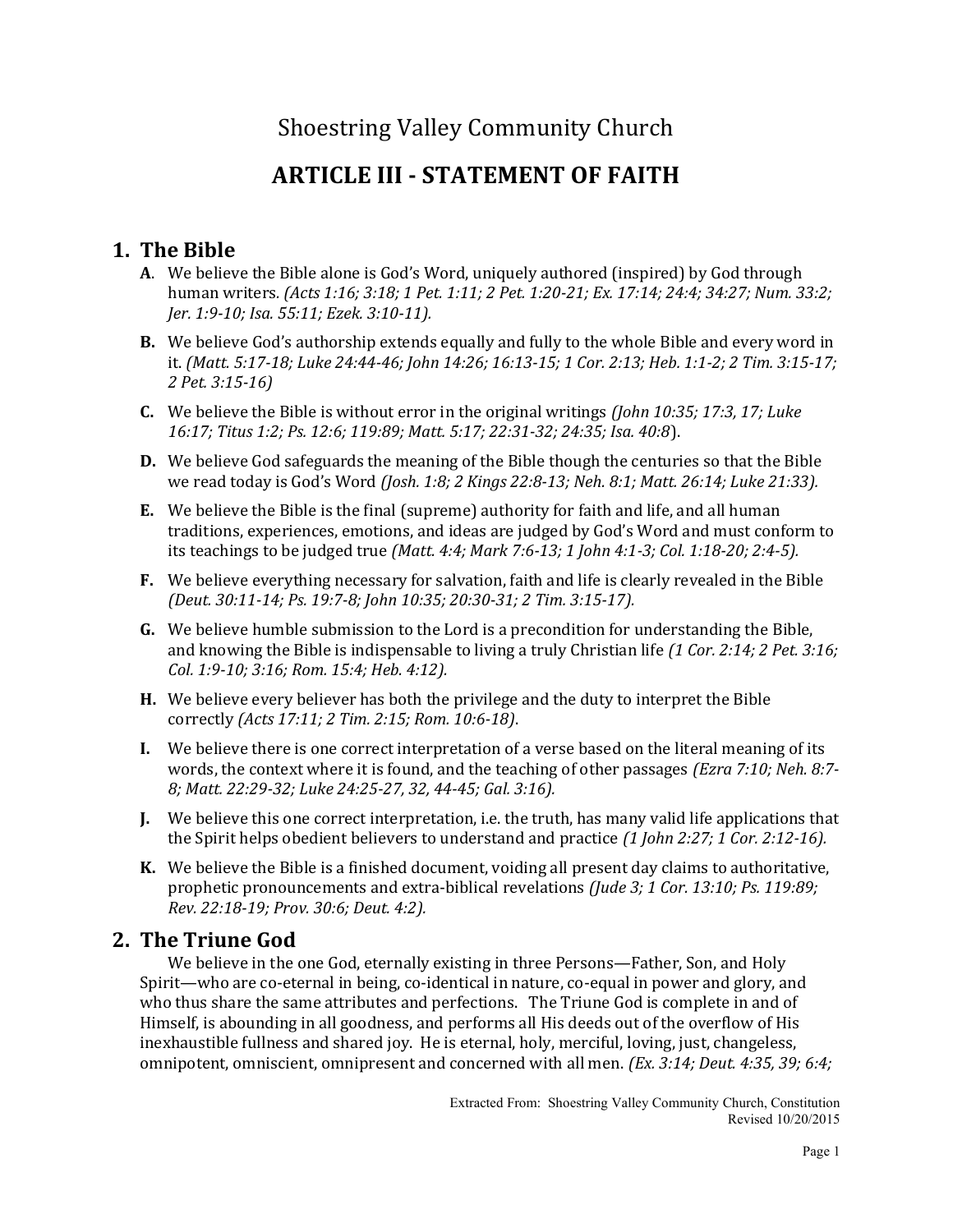Ps.110:1-3; Dan 4:34-35; Matt. 3:15-17; 28:19; John 1:1, 14; 8:24, 58; 10:30; 17:4-5; Acts 5:3-4, 9; 16:6-7; 20:23, 28; 1 Cor. 8:6; 2 Cor. 13:14; Col. 1:15-19; Heb. 1:3, 6-13; James 2:19; Rev. 5:1-13)

#### A. God the Father-- The First Person

 We believe God the Father is the source of all things, the ultimate Sovereign who governs the universe according to His perfect plans, and the One whose love sent His only begotten Son to provide the gift of salvation to the world. His nature can also be seen in creation, in calling and caring for Israel, and in the perfect fulfillment of all His promises and plans. (Gen. 1:1;12:1-3; Ex. 3:14; 34:6-7; Ps. 19:1; 33:11; 90:2; 115:3; 139; Isa. 41:4, 21-26; 43:13; 44:6-7; 45:21-22; 46:8-11; 48:3-7; Matt. 6:9-13; John 3:16; 5:26; Acts 15:16-18; Rom 11:36; Gal. 4:4-7; Eph. 1:3-5)

#### B. God the Son-- The Second Person

- i. We believe the Lord Jesus Christ, the eternal Son of God and agent of creation, became man without ceasing to be God. (Isa. 9:6; Mic. 5:2; John 1:1-6, 14; 8:23-24; 17:5; Matt. 1:23; Phil. 2:5-11; 1 John 1:1-4)
- ii. We believe He was conceived by the Holy Spirit and born of the Virgin Mary, in order that He might reveal God to us and redeem sinful humanity. *(Isa. 7:14; Matt. 1:18-25;* Luke 1:35; John 12:45; 14:9;Col. 1:15; 2:9; Heb. 1:3)
- iii. We believe the Lord Jesus Christ died on the cross for all mankind, stood in our place as a righteous substitute, took the full force of God's anger towards our sin, and offered a payment that completely satisfied all of God's just judgments against us. (Rom. 3:21-26; 5:1; 8:1; 2 Cor. 5:21; Eph. 1:7; Heb. 2:9; 7:25-27; 9:26; 10:10, 12, 14; 1 Pet. 2:24; 3:18; 1 John 4:10)
- iv. We believe His atoning sacrifice has enough value to redeem every person and enough power to justify everyone who trusts in Christ alone for eternal life. *(John 1:29; 3:16;* Rom. 3:24-25; 1 Tim. 4:10; 1 John 2:1-2; 4:14)
- v. We believe in the literal, physical resurrection of Jesus Christ from the dead. (Luke 24:36-43; John 20:19-29; Acts 1:9-10; 2:32; 3:15; 10:40-42; 1 Cor.15:4-8, 12-20; Rev. 1:18)
- vi. We believe the Lord Jesus Christ ascended to heaven, and is now exalted at the right hand of God, where He ministers as our high priest, praying friend, and defense attorney. (Rom. 8:34; Eph. 1:20; Col. 3:1; 1 Tim 2:5-6; Heb.1: 3; 4:14-16; 8:6; 12:2; 1 John 2:1)

#### C. God the Holy Spirit-- The Third Person

- **i.** We believe the Holy Spirit is a Person with mind, will, and emotions. (*Acts 5:3-4, 9, 32;* 16:6-7; 20:23, 28; Eph. 4:30)
- ii. We believe the Spirit was active in creation and with men in the Old Testament period- indwelling them temporarily to perform mighty acts or reveal truth. (Gen. 1:2; Num. 11:25-29; Judges 14:19; 15:14; 16:20, 28-31; 1 Sam. 10:6; 16:4; 2 Kings 3:15-18; Ps. 51:11)
- iii. We believe the Spirit presently convicts the world of sin, righteousness, and judgment. (John 16:8-11; Rom. 8:16; Heb. 2:4; 1 John 5:11-13)
- iv. We believe the Holy Spirit immediately imparts life to the person trusting in Christ- immersing them into the body of Christ, forever indwelling them, and marking them out as reserved for the day of redemption. (Acts 15:8-9; Titus 3:5-7; 1 Cor. 6:9-11; 1 Cor. 12:13; Rom. 8:9-11, 15-16; 1 Cor. 3:16-17; Eph. 1:13-14; 4:30; 2 Cor. 1:22; 5:5)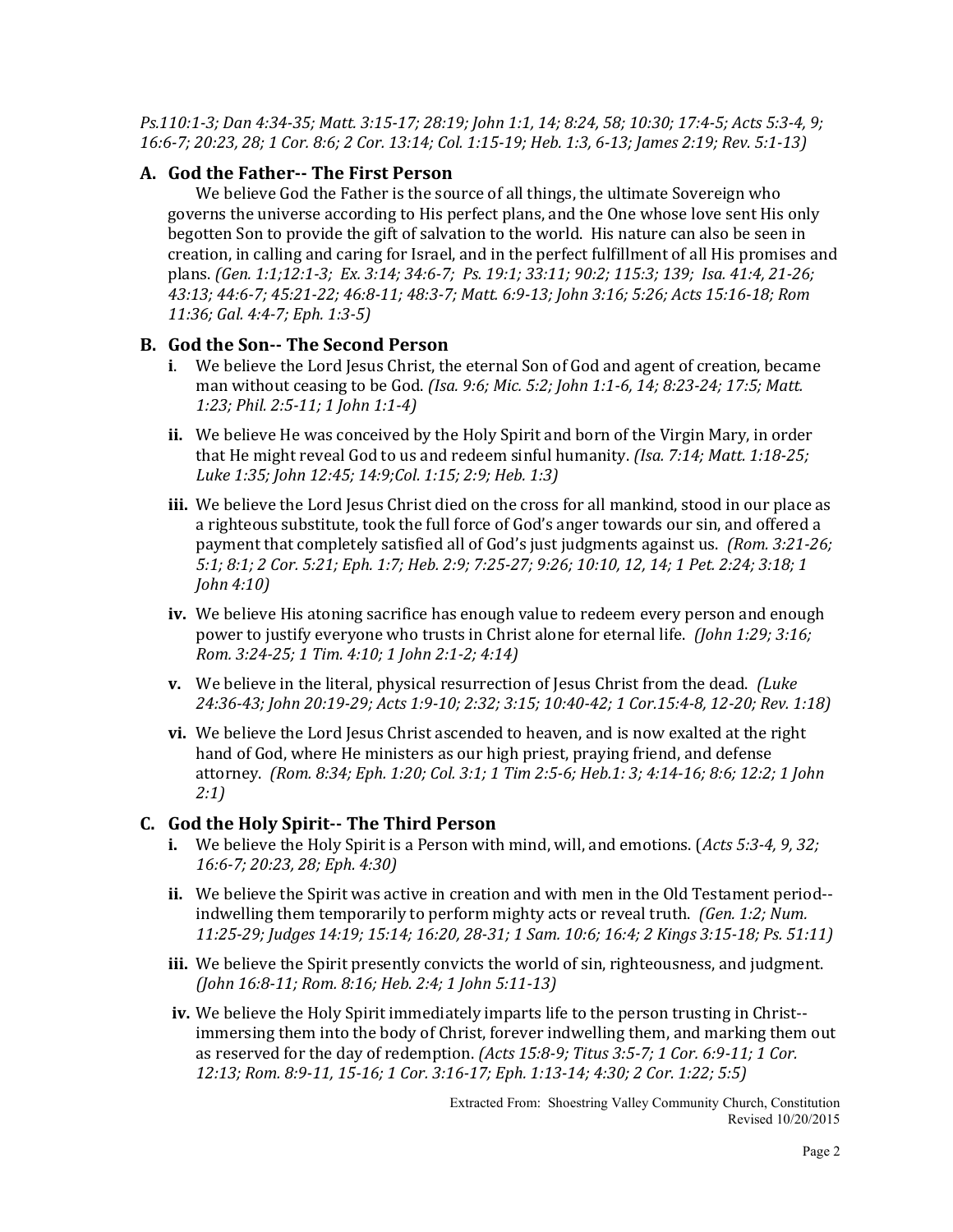- v. We believe the Holy Spirit is the divine teacher who uses the Word of God to guide believers into conformity with Christ's person and will. *(John 14:16-17, 26; 15:26; 16:13;* 1 Cor. 2:12-16; Rom. 12:2; 2 Cor. 3:17-18; Gal. 5:22-23; Eph. 5:17-18)
- vi. We believe it is the privilege and duty of every believer to yield to the moment-bymoment control of the Holy Spirit. (Gal. 5:16; 6:8; Eph. 4:30; 5:18-20; Rom. 8:6-7)
- vii. We believe the Holy Spirit freely bestows at least one spiritual gift on every believer, enabling them to build up other Christians in their faith. (1 Cor. 12:7-11; Rom. 12:4-8; 1 Pet. 4:10-11)
- viii. We believe the sign gifts of the Holy Spirit (divine revelations, speaking in tongues, interpretation of tongues, and miracle-workers) are of a temporary, foundational nature— being superseded by the completed and perfect revelation of God in the Bible. Such gifts are given to the church as a supernatural witness in times and places where no such witness through the Word exists, proving that the new gospel message is truth from God and must be accepted in order to be saved. (Acts 2:4-6, 33; 3:12-13, 16; 4:9-12; 5:14-15; 7:8; 8:13, 25; 13:12; 14:3; 19:11-12; Rom. 15:18-19; 1 Cor. 13:9-10; 14:20-22; 2 Cor. 12:12; Eph. 2:20; 3:5; 4:11; Heb. 2:3-4)

#### 3. Man and Sin

- A. We believe God, by a direct act, created man in His own image and likeness that we might know Him and enjoy Him forever. (Gen. 1:26-27; 2:7; Gen. 9:6; 1 Cor. 11:7; Eph. 4:24; Jam. 3:9)
- **B.** We believe Adam, the first man, sinned against God. *(Gen. 3:1-13)*
- C. We believe Adam's sin was transmitted to the whole human race so that all people inherit a sin nature and are born alienated from God. (Gen. 3:14-19; Rom. 5:12-19; Eph. 2:1-3; Ps. 51:5; 58:3)
- **D.** We believe the essence of sin is an enthronement of self at God's expense. *(Gen. 3:5; Job 1:9-*11; 2:4-5; Isa. 1:12-22; 14:13-14; Luke 4:1-13; Matt. 16:23; John 5:44)
	- i. It is lawlessness, living as one pleases in disregard of what God is like or what He says in His Word. (1 John 3:4; Deut.12:8; Judges 17:6; 21:25; 1 Sam. 15:23; Ps. 32:1; Matt. 7:23; 2 Cor. 6:14; 1 Tim. 1:9)
	- ii. It is unrighteousness, doing what is wrong by God's standards and/or failing to do what is right. (James 3:2; 4:17; 1 John 5:17)
	- iii. It is ingratitude, withholding thanks from God for His many good gifts and choosing instead to accuse Him of withholding good things from us. (Rom. 1:21-22; 2:4; James 1:17-18; Jude 14-16; Job 40:2)
	- iv. It is unbelief, choosing to rely on oneself or other gods instead of depending on God alone, and viewing Him as not wholly good and therefore unworthy of one's trust. (2 Kings 17:14-15; Jer. 2:13; Rom. 1:23-25; 14:23; James 1:6-8; Heb. 3:12-19; 11:6)
- E. We believe all people are guilty of personal sin, are without excuse, merit God's wrath, and therefore are subject to physical, spiritual, and eternal death (Hell). (Prov. 20:9; 1 Kings 8:46; Job 14:4; Eccl. 7:20; Rom. 1:20; 2:1-11; 6:23; Eph. 2:1-3; 1 John 1:8-10; Ps. 11:6; Isa. 66:24; Mark 9:42-49; 2 Thess. 1:6-9; Rev. 20:11-15)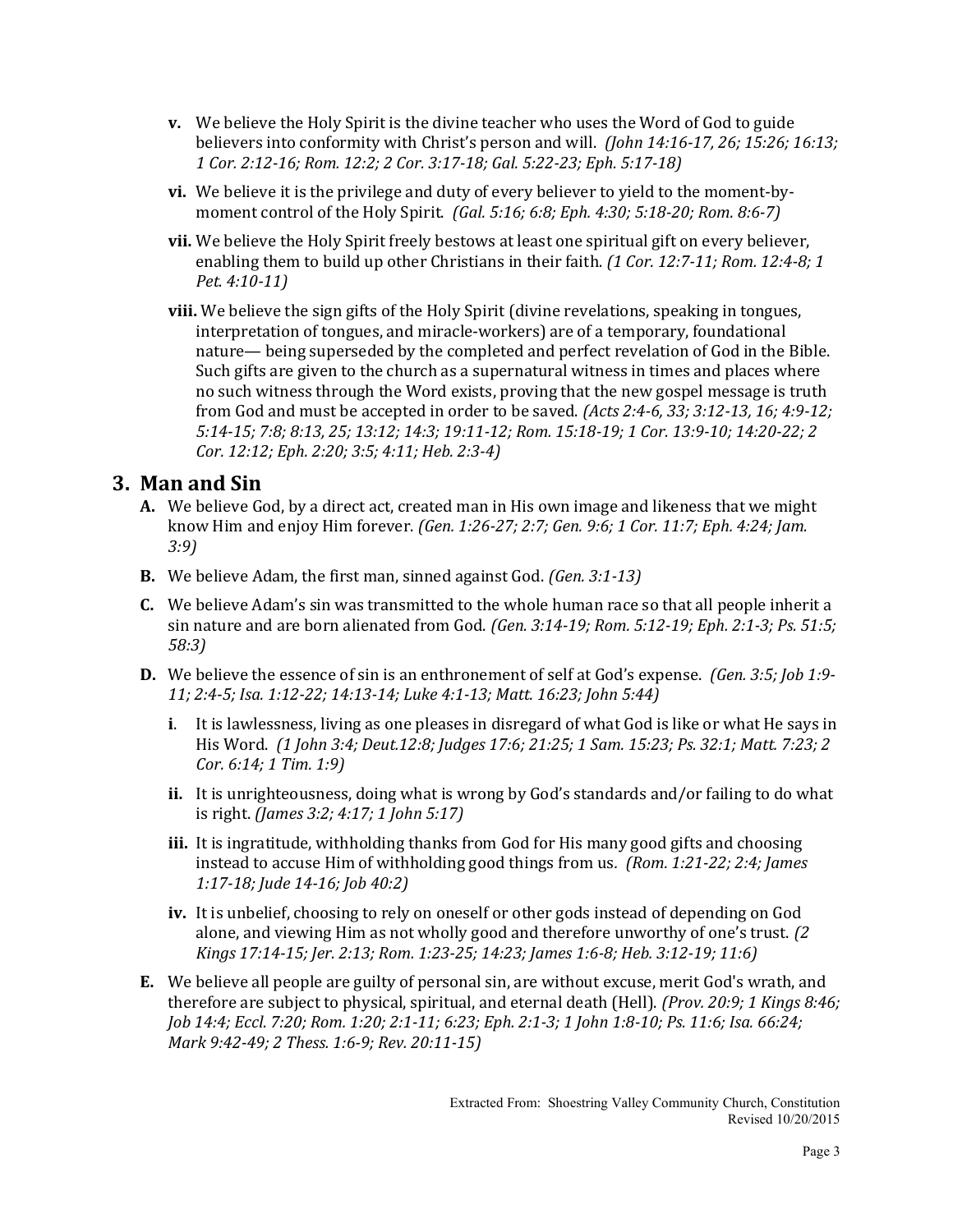- F. We believe the corruption of sin affects the entire person-- mind, will, and emotions -- to the point where man is utterly unable to remedy his lost condition by reforming himself. *(lob*) 14:4; Jer. 13:23; 17:9; Mark 7:21-22; John 8:34; Rom. 3:1-24; 7:7-11; 1 John 2:11-13)
- G. In a fallen world, however, God has made provision for victims of unjust divorces to have a new life. When an unbelieving spouse divorces their Christian partner or when divorce happens because one spouse is sexually unfaithful to the other, God grants the right of remarriage to the victim of sinful conduct. (1 Cor. 7:15-16; Matt. 5:21-32; 19:9)
- H. In all other cases, divorce is forbidden and the right to remarry with God's approval is forfeited. (1 Cor. 7:10-14; Matt. 19:9; Luke 16:18)

### 4. Salvation

- A. We believe salvation is God's rescuing us from the power and effects of sin. It is a free and generous gift given to undeserving people by an unimaginably generous God. (Eph. 2:1-9; Titus 3:2-7; John 1:12-13; 3:16-18; Rom. 5:8-10,15-17; 6:23)
- **B.** We believe salvation is received by personal faith in the Lord Jesus Christ, whose shed blood purchased our deliverance from sin's penalty, power, and presence. (John 20:30-31; Rom. 1:18; 3:22; 4:5; 10:9-10; Acts 16:31; Col. 1:13-14; 2:13-14; 1 Thess 5:9)
- C. We believe God chooses each believer for salvation before the foundation of the world, enabling him to believe through the Holy Spirit. (Rom. 8:29-30; Eph. 1:4-6; 2 Thess 2:13; 2 Tim. 1:9; 2:10; John 6:29; Acts 13:48; 16:14)
- D. We believe God imparts the divine nature and divine life at the moment of faith to each believer by a supernatural work of the Holy Spirit. (2 Cor. 4:10-11; 5:17; 13:5; Gal. 2:20; Eph. 2:5; Col. 2:13; 1 John 3:9; 5:11-13; 2 Pet.1:4)
- E. We believe God fully and finally forgives each believer, forever removing all our sins and placing them upon Christ at His cross. (Ps. 103:12; Isa. 38:17; 43:25; Mic. 7:19; John 19:30; Acts 3:19; 13:38; Eph. 1:7; 4:32; Col. 1:14; 2:13-14; Rev. 1:5)
- F. We believe God has reconciled believers to Himself. Christ experienced the estrangement, hostility, and punishment we deserved, removing all offense and establishing peace between God and us. (Rom. 5:1, 11; 8:1, 31-39; 2 Cor. 5:18-19; Eph. 2:13-18; Col. 1:20; Heb. 2:17; 1 John 2:2, 4:10)
- G. We believe God declares each believer righteous in His sight. All of Christ's righteousness is credited to his account the very moment he believes. (Rom. 3:21-26; 5:1; 8:1, 33-39; 2 Cor. 5:21; Gal. 2:16; Phil. 3:9)
- H. We believe God cleanses believers from all the filth and shame of sin, setting them apart for Himself upon salvation and making them saints (holy-ones). (Acts 15:9; 1 Cor. 1:2; 6:9-11; 1 Thess. 5:23; 2 Thess. 2:13; 1 Pet. 1:3; Titus 3:5-6; 1 John 1:7, 9)
- I. We believe God has adopted believers as His children, making us eternal objects of His love and granting us all the privileges of sonship. (John 1:12-13; Rom. 8:15-16, 23; Gal. 3:26-4:7; Eph. 1:5-6; 1 John 3:1-3)
- J. We believe God keeps those who are truly born again permanently saved, making them secure in Christ forever. (John 6:39; 10:28-30; Rom. 8:31-39; 1 Cor. 1:8; Phil. 1:6; Heb. 7:25; 1 Pet. 1:5; Jude 1)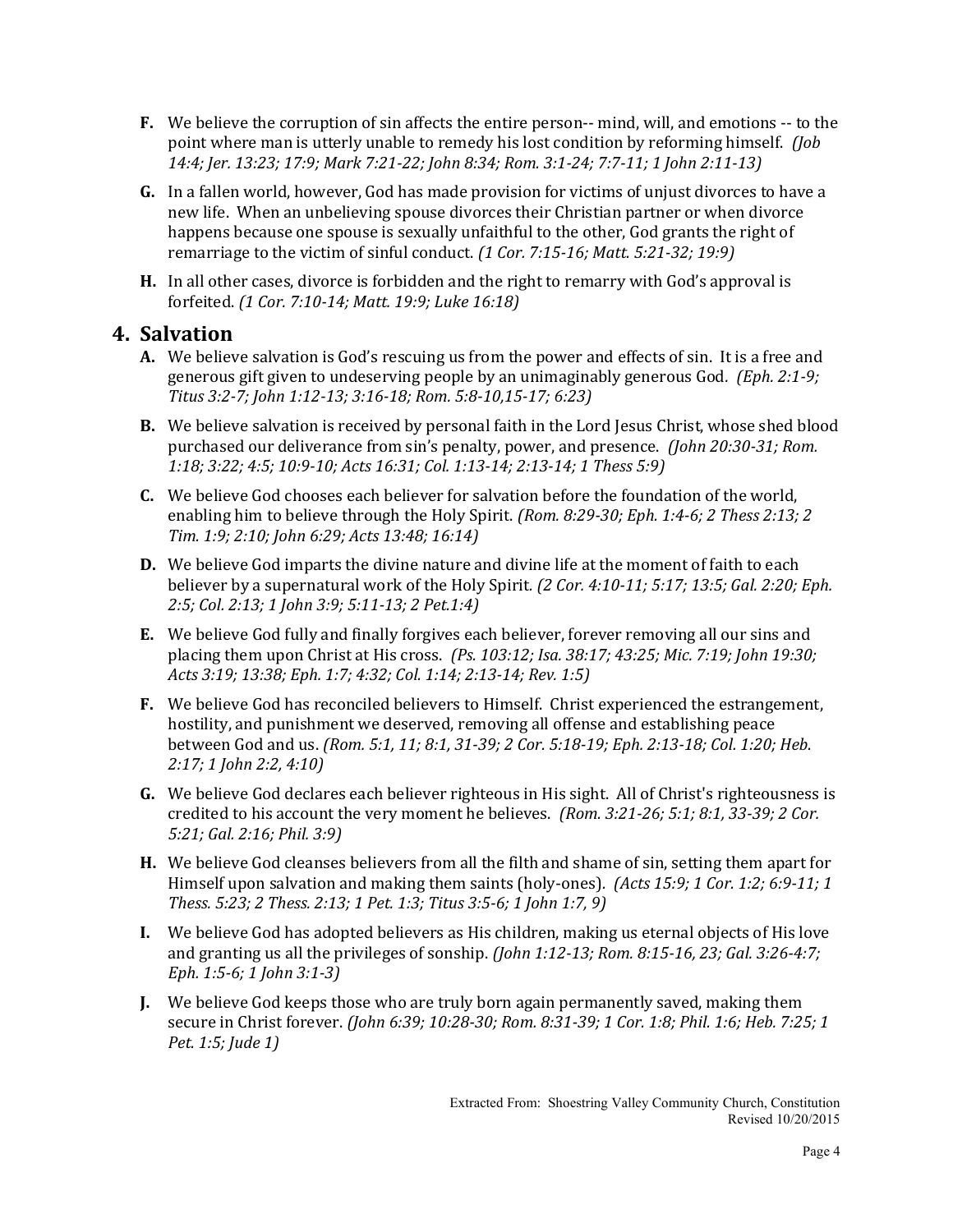K. We believe God commands all Christians to manifest both love and purity, to do good works, and to abstain from all evil through His power. (2 Cor. 6:14-7:1; Eph. 2:10; 1 Thess. 5:22; Titus 2:11-14; 3:1, 8, 14; James 2:14-26; 1 Pet. 1:5,18-19, 23; 1 John 2:15-16; 3:16-18)

## 5. The Church

- A. We believe the Church--the body and the bride of Christ-- is a unique spiritual entity made up of all born-again persons of this present age (from the day of Pentecost until the Rapture). (Matt. 16:18; Acts 2:37-47; 1 Cor.12:12-13; Col. 1:26-27; Rev. 3:10; 12:1-6; 19:7-9)
- B. We believe the church to be separate and distinct entity from Israel, and that God will literally fulfill all His unique promises to Israel in the future. *(Dan. 9:24-27; Rom. 11:1-32;* Eph. 2:15, 19-22; 3:4-11; 4:11)
- C. We believe the local church is a duly organized group of baptized believers, of like-minded biblical faith, who unite in a specific place to share the gospel, edify one another in Christ, and glorify God. (Matt. 28:18-20; Acts 2:41-47; Rom. 14:1-15:7; 1 Cor. 14:26-40; 1 Tim. 3:15- 16)
- D. We believe in the self-government under Christ of the local church, submissive to yet free from domination by worldly authorities. (Acts 4:19; 5:29; Luke 20:25; Rom. 13:1-7; 1 Cor. 6:1- 8; Eph. 1:22; 1 Pet. 2:13-16)
- **E.** We believe in the elder rule form of church government.  $Acts 6:2-4; 14:23; 20:17, 28; 40:10$ 1:1; 1 Tim. 3:1-7; 5:17-22; Titus 1:5-9; Heb. 13:17; James 5:14; 1 Pet. 5:1-2; Rev. 4:10; 5:5, 8, 11, 14)
- F. We believe the local church is commanded to observe two ordinances: believer's baptism by immersion, and communion. (1 Cor. 11:23-28; Matt. 28:18-20)
- G. We believe the local church is commanded to proclaim the gospel to all nations, and to nurture believers unto maturity in Christ. (Matt. 28:18-20; Acts. 9:31; 1 Cor. 11:23-28; 2 Cor. 5:20; Eph. 4:11-16; Col. 3:19)
- H. We believe the local church, and all who attend our fellowship, should demonstrate love for others, not only towards fellow believers, but also towards both those who are not believers, those who oppose us, and those who engage in sinful actions. We are to deal with opponents graciously, gently, patiently, and humbly. God forbids the stirring up of strife, the taking of revenge, or the threat or the use of violence as a means of resolving personal conflict or obtaining personal justice. Although God commands us to abhor sinful actions, we are to love and pray for any person who engages in such sinful actions. (Lev. 19:18; Matt. 5:44-48; Luke 6:31; John 13:34-35; Rom. 12:9-10, 17-21; 13:8-10; Phil. 2:2-4; 2 Tim. 2:24- 26; Titus 3:2; 1 John 3:17-18)
- I. We believe Christians are prohibited from bringing civil lawsuits against other Christians or the church to resolve personal disputes. We believe the local church possesses all the resources necessary to resolve personal disputes between members. We do believe, however, that a Christian may seek compensation for injuries from another Christian's insurance company as long as the claim is pursued without malice or slander. (1 Cor. 6:1-8; Eph. 4:31-32)

# 6. Angels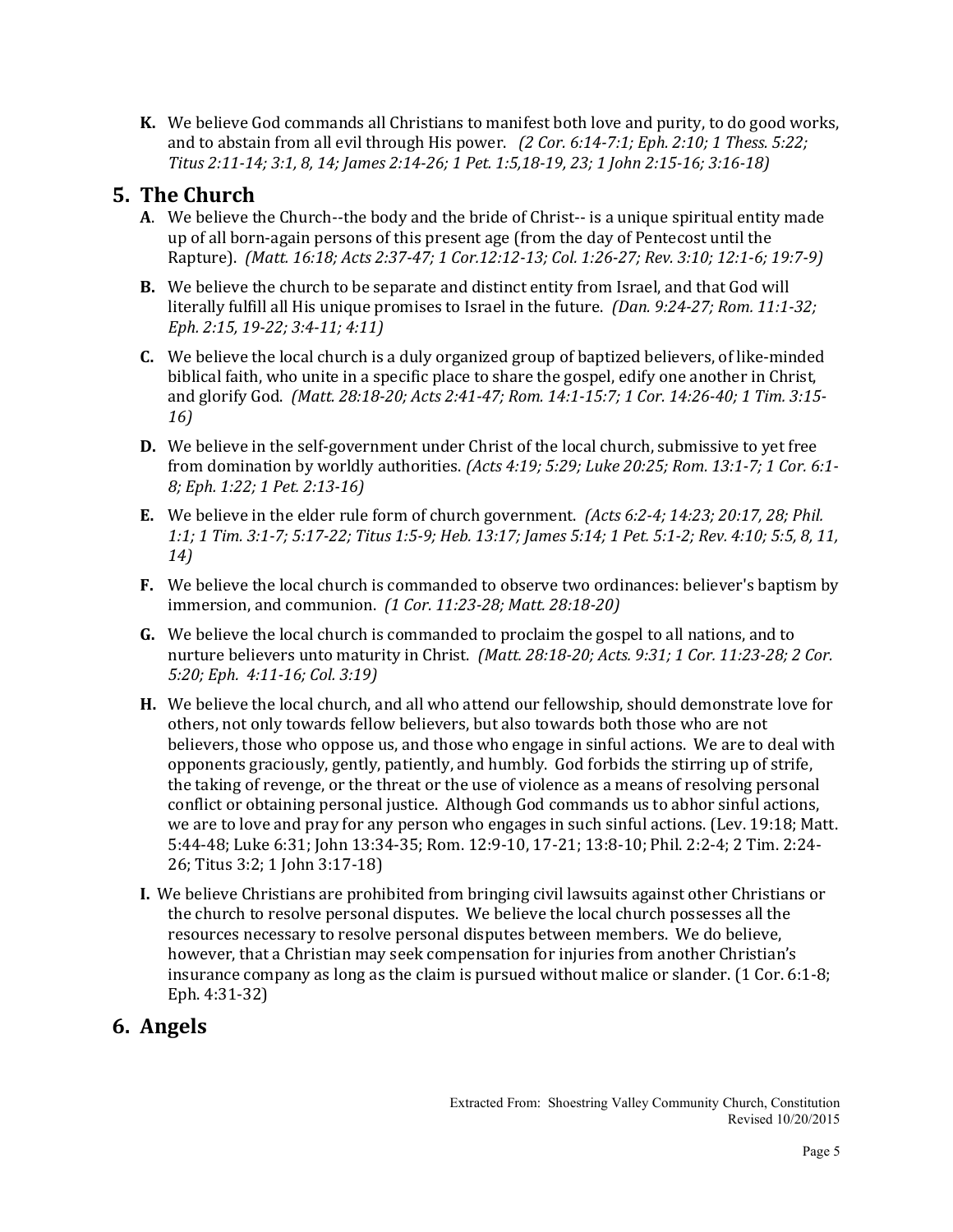- A. We believe angels are spirit beings of limited power who were created to serve and worship God. The holy angels continue to serve God according to His original purpose. (Luke 1:11, 18, 26-37; 24:4-7; Acts 1:10-11; Heb. 1:4-14; Rev. 5:11)
- B. We believe Satan was created holy but rebelled against the Creator, involving numerous angels in his fall. He then introduced sin to the human race by the temptation of our first parents, Adam and Eve. (Gen. 3:1-5; Isa. 14:12-15; Ezek. 28:12-19; Rev. 12:4)
- C. We believe Satan and the demons tempt humans to sin, bring accusations against believers before God, deceive people through lies, incite conflict between believers, war against believers through persecution, and corrupt the true church with evil people and practices. (Job 1:6-7; 2:3-5; Zech. 3:1; Matt. 4:1-11; 13:26-43; John 8:44; Acts 5:1-5; 2 Cor. 11:3-4, 12-13; 1 Thess. 3:5; 1 Tim. 4:1; Rev. 12:10; 20:2-3, 8)
- D. We believe Satan and the demons were defeated by the death and resurrection of Christ and will be tormented eternally in the lake of fire. (Col. 2:15; Heb. 2:14-15; 1 Pet. 3:22; Rev. 20:10)
- E. We believe demonic control over Christians is external-- in that Spirit-indwelt believers cannot be indwelt by a demon, avoidable-- since it is brought on by a free choice to walk in sin, and always breakable-- though repentance and new submission God. (Matt.12: 29; Rom. 16:19-20; 1 Cor. 5:5; 10:13; 2 Cor. 2:10-11; 4:4; Eph. 6:10-18; 2 Tim. 2:26; James 4:7; 1 Pet. 5:8-10; 1 John 4:1-4)

### 7. Future Events

- A. We believe in the near and sudden coming in the clouds of Jesus Christ for His Church, prior to the Tribulation period. (Acts 1:11; Rom. 13:11-12;1 Thess. 5:1-4; Rev. 1:1, 3, 22:6-7; 10,12, 20)
- B. We believe at that time all church age saints will be raptured or raised, then glorified and rewarded. (John 14:1-4; Rom. 14:10; 1 Cor. 3:11-15; 4:5; 15:51-55; 2 Cor. 5:1-10; Phil. 3:20-21; 1 Thess. 1:10; 4:13-18; 5:9; 2 Thess. 2:1-5; 2 Tim. 4:6-8; Heb. 10:35-36; 1 Pet. 5:4; 1 John 3:1-3)
- C. We believe Christ will return at the end of the Tribulation to judge both Israel and the Gentile nations, set up His Millennial kingdom, overthrow Satan, and re-gather Israel to their promised land according to the Old Testament promises. *(Isa. 9:6-7; 11:1-9; 35:1-10;* 60:1-22; 62:1-12; Jer. 30:1-3; Ezek. 20:42; 36:24; Dan. 2:44-45; 7:13-14; Joel: 3:1-3, 12-21; Luke 17:20-37; 21:7-36; Matt. 25:31-46; Rev. 19:11-16; 20:1-6)
- D. We believe in the physical resurrection of all the dead:
	- i. The unsaved dead will experience eternal separation from God and eternal punishment in the lake of fire; (Ps. 11:5; Isa. 66:24; Matt. 25:41; Mark 9:42-50; Luke 16:24; 2 Thess.1: 6-10; 2 Pet. 3:7; Rev. 14:10-11; 20:11-15)
	- ii. The saved dead will enjoy a glorious eternity in the presence of God in a new heaven and a new earth. (Ps. 16:10-11; 1 Cor. 2:9; 1 John 3:1-3; Rev. 21-22)

#### 8. Marriage, Gender and Sexuality

We believe that God wonderfully and immutably creates each person as male or female. These two distinct, complementary genders together reflect the image and nature of God. (Gen 1:26- 27.) Rejection of one's biological sex is a rejection of the image of God within that person.

We believe that the term "marriage" has only one meaning: the uniting of one man and one woman in a single, exclusive union, as delineated in Scripture. (Gen 2:18-25.) We believe that